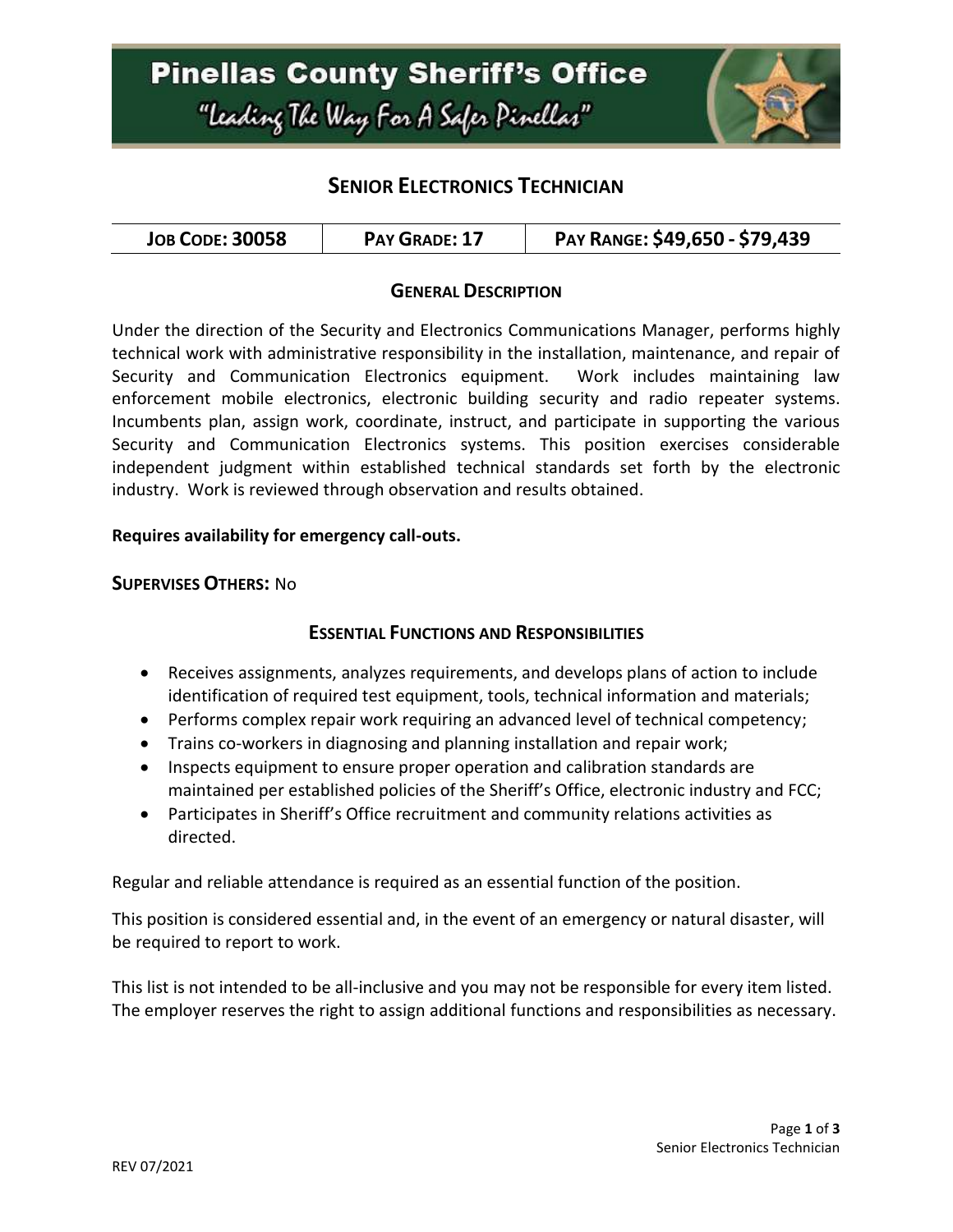# **Pinellas County Sheriff's Office** "Leading The Way For A Safer Pinellar"



### **QUALIFICATIONS**

- High School graduation or equivalent diploma from an institution accredited by an accrediting body recognized by the U. S. Dept. of Education or licensed as a degree granting institution by the Commission for Independent Education
- 2 years' vocational training in electronics
- 4 years' practical experience
- Or equivalent combination of education and experience
- A score of 80% on an Electronic Technician written exam
- Must possess a valid Florida driver's license
- Consideration for this position requires a credit check

### **KNOWLEDGE, SKILLS, AND ABILITIES**

- Knowledge and proficiency in the Security and Communication Electronics systems used in the Sheriff's Office to include all of the duties of the Electronics Technician job class
- Knowledge of the National Electrical Code pertaining to low voltage signaling & communications wiring, proper fire stopping procedures, and the NFPA Life Safety Code manual
- Knowledge of fiber-optic and UTP cable management to perform installation, layout and maintenance of complex, high speed UTP, Ethernet and fiber-optic cable systems
- Skill in the proper use of precision testing apparatus, hand tools, and power tools of the trade
- Ability to recognize safety hazards in the work place and take precautionary methods to protect self and others
- Maintain harmonious and effective working relationships with other members of the organization
- Must be able to operate a motor vehicle
- Possess time management, inter-personal, and problem solving skills
- Ability to perform all functions of the job classification without posing a direct threat to the health or safety of other individuals in the workplace